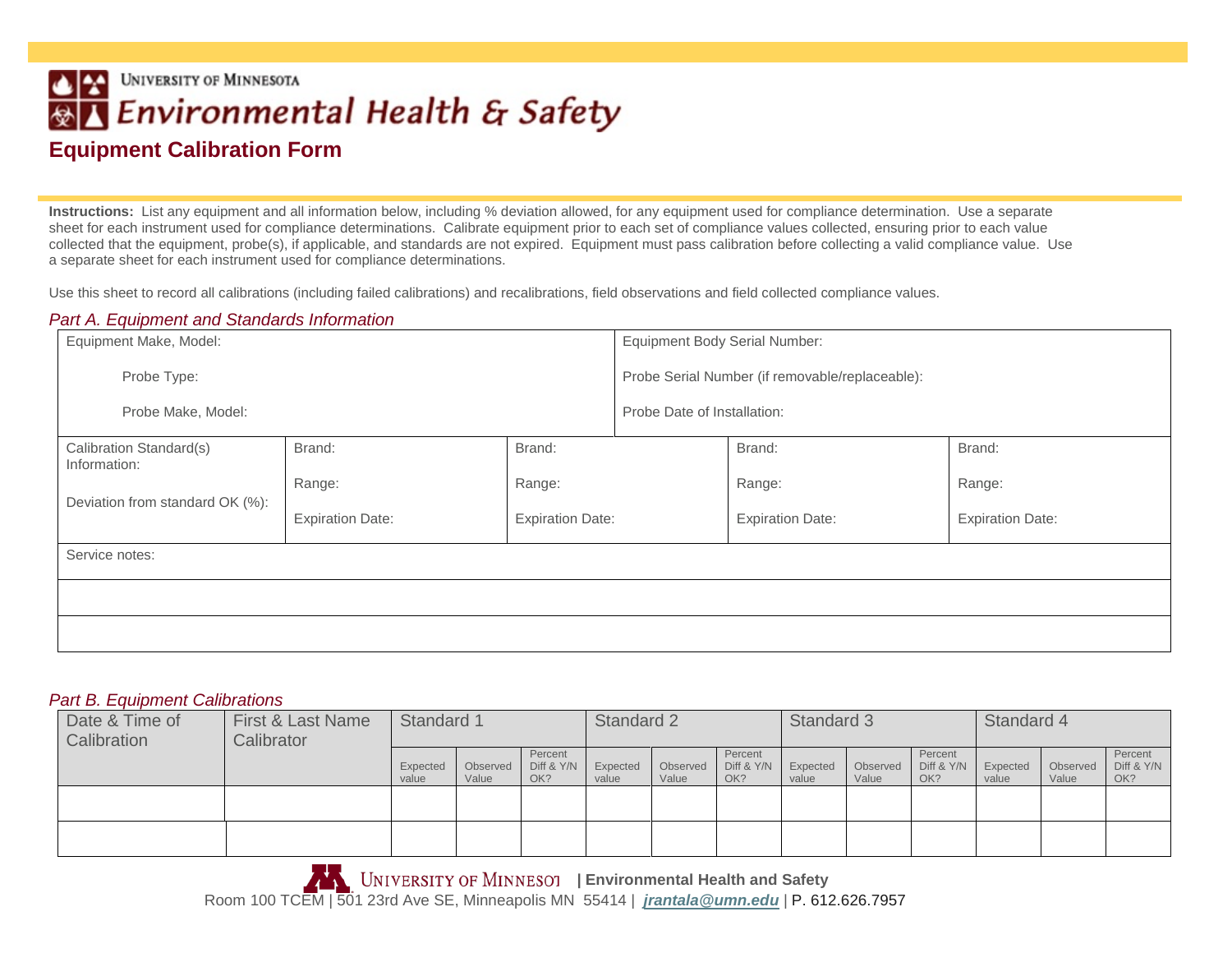| Date & Time of<br>Calibration | Standard 1 |                   |                   | Standard 2                   |                   |                   | Standard 3                   |                   |                   | Standard 4                   |                   |                   |                              |
|-------------------------------|------------|-------------------|-------------------|------------------------------|-------------------|-------------------|------------------------------|-------------------|-------------------|------------------------------|-------------------|-------------------|------------------------------|
|                               | Calibrator | Expected<br>value | Observed<br>Value | Percent<br>Diff & Y/N<br>OK? | Expected<br>value | Observed<br>Value | Percent<br>Diff & Y/N<br>OK? | Expected<br>value | Observed<br>Value | Percent<br>Diff & Y/N<br>OK? | Expected<br>value | Observed<br>Value | Percent<br>Diff & Y/N<br>OK? |
|                               |            |                   |                   |                              |                   |                   |                              |                   |                   |                              |                   |                   |                              |
|                               |            |                   |                   |                              |                   |                   |                              |                   |                   |                              |                   |                   |                              |
|                               |            |                   |                   |                              |                   |                   |                              |                   |                   |                              |                   |                   |                              |
|                               |            |                   |                   |                              |                   |                   |                              |                   |                   |                              |                   |                   |                              |
|                               |            |                   |                   |                              |                   |                   |                              |                   |                   |                              |                   |                   |                              |
|                               |            |                   |                   |                              |                   |                   |                              |                   |                   |                              |                   |                   |                              |
|                               |            |                   |                   |                              |                   |                   |                              |                   |                   |                              |                   |                   |                              |
|                               |            |                   |                   |                              |                   |                   |                              |                   |                   |                              |                   |                   |                              |
|                               |            |                   |                   |                              |                   |                   |                              |                   |                   |                              |                   |                   |                              |
|                               |            |                   |                   |                              |                   |                   |                              |                   |                   |                              |                   |                   |                              |
|                               |            |                   |                   |                              |                   |                   |                              |                   |                   |                              |                   |                   |                              |
|                               |            |                   |                   |                              |                   |                   |                              |                   |                   |                              |                   |                   |                              |
|                               |            |                   |                   |                              |                   |                   |                              |                   |                   |                              |                   |                   |                              |
|                               |            |                   |                   |                              |                   |                   |                              |                   |                   |                              |                   |                   |                              |
|                               |            |                   |                   |                              |                   |                   |                              |                   |                   |                              |                   |                   |                              |
|                               |            |                   |                   |                              |                   |                   |                              |                   |                   |                              |                   |                   |                              |
| Calibration notes:            |            |                   |                   |                              |                   |                   |                              |                   |                   |                              |                   |                   |                              |
|                               |            |                   |                   |                              |                   |                   |                              |                   |                   |                              |                   |                   |                              |
|                               |            |                   |                   |                              |                   |                   |                              |                   |                   |                              |                   |                   |                              |